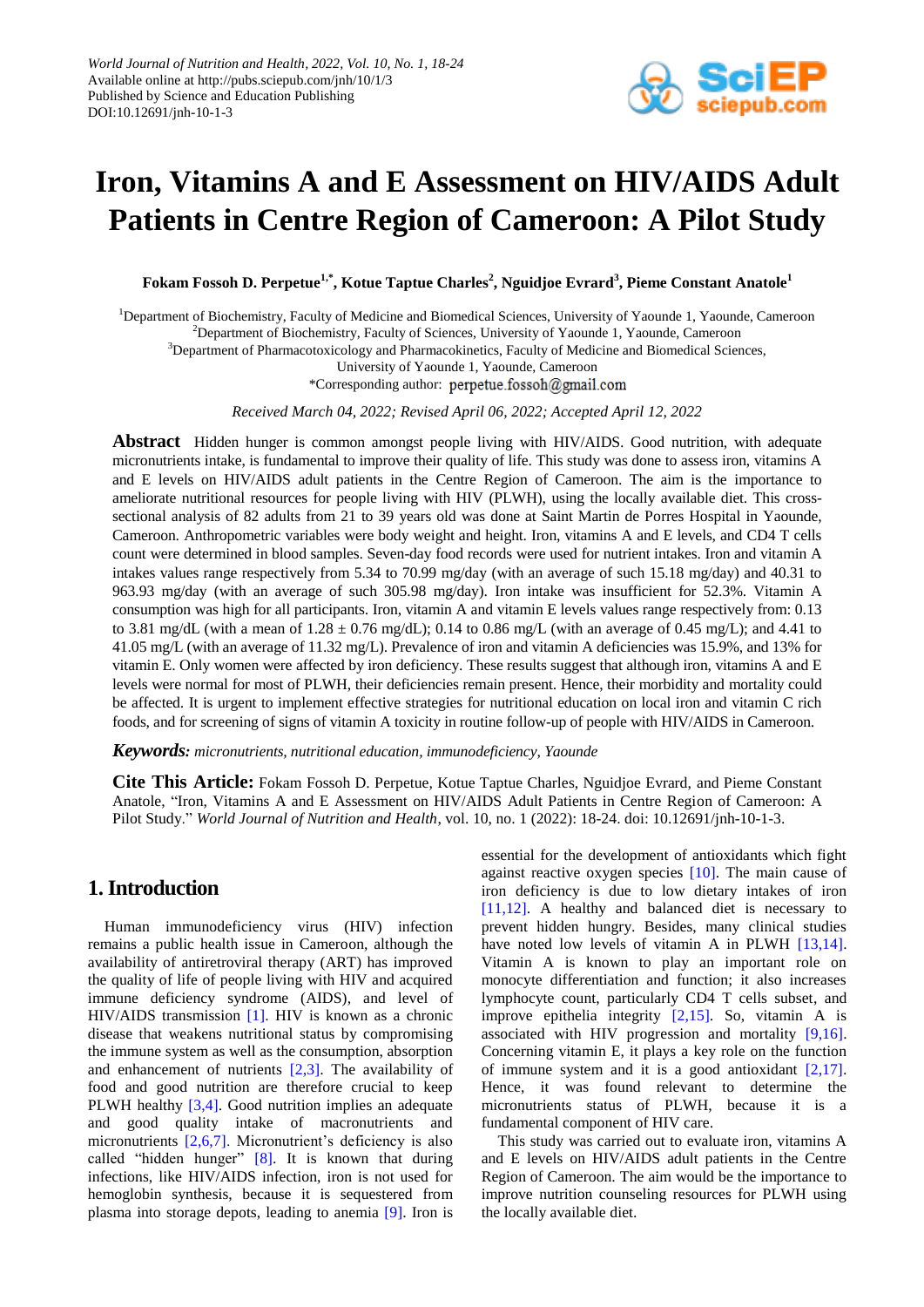# **2. Materials and Methods**

### **2.1. Study Site**

A cross-sectional study was conducted during 4 months at Saint Martin de Porres Dominican Hospital located in Mvog Betsi, Yaounde, Cameroon. This hospital was created in 2007 by the religious Dominican Sisters. It is one of reference health facilities in Yaounde, which is granted by national and international organizations. The high-quality of medical care and staff team is the particularity of this health center. It offers many medical services and programs, with a HIV testing, care and support unit.

# **2.2. Ethical Clearance and Consent to Participate**

Prior to the study, ethical clearance was got from the Regional Ethics Committee for Human Health Research of the Cameroon Centre Region (Reference Number 0519/CRERSHC/2018). An administrative authorization was obtained from the administrative team of the hospital. A key note about the study was given every day to all the patients coming for follow-up. They were informed to feel free to participate in the study, voluntary, with a possibility to deny or discontinue at any time. Volunteers who were eligible to the study have signed an informed consent form before their enrollment. Anonymity and confidentiality of participants were preserved by assigning a code.

### **2.3. Study Participants**

HIV-positive patients receiving care at Saint Martin de Porres Hospital were randomly selected. Eligibility criteria were: (1) to be aged between 21 to 39 years old; (2) to be taking Tenofovir-Lamivudine-Efavirenz antiretroviral treatment since at least 24 weeks; (3) to have an undetectable viral load (that is less than 40 copies per milliliter of blood) and be no symptomatic; (4) to be free of any nutrient-related diseases and conditions with special diets (e.g., diabetes mellitus, hypertension and other cardiovascular diseases, cancer, etc.) and (5) to inhabit in the Centre Region of Cameroon during the last six months prior to the study.

# **2.4. Data Collection**

#### **2.4.1. Questionnaires**

An in-person interview questionnaire was designed for sociodemographic characteristics (age, gender, residence, religion, marital status, employment status, estimated monthly income) and HIV clinical history data.

During this interview, height and body weight were measured to determine body mass index (BMI), using the formula body weight (kg) divided by the square of height  $(m^2)$  [\[18\].](#page-6-2)

### **2.4.2. Dietary Intakes**

Food consumption score (FCS) questionnaire and food diversity score (FDS) questionnaire were used to assess dietary frequency and diversity of participants [\[19\].](#page-6-3) To

calculate the FCS, the frequency of consumption of seven food groups (cereals; legumes; vegetables and fruits; meat and fish; milk; sugar; and oil), during the last 7 days, was used [\[19\].](#page-6-3) Each of these nine food groups (starches; dark green leafy vegetables; fruits and other vegetables rich in vitamin A; other fruits and vegetables; organ meats; meat and fish; eggs; legumes, nuts and seeds; milk and dairy products) reported on a 24-hour dietary recall, were counted to calculate the FDS [\[20\].](#page-6-4) Participants filled in 7 day food diaries with food eaten in real-time, time and location, special occasions or no. Food diaries were used for assessment of average nutrient intakes [\[21\].](#page-6-5) Food composition tables were used to evaluate nutrients composition of each food [\[22,23,24\].](#page-6-6)

# **2.5. Laboratory Analysis**

Blood specimens were collected on-site for biochemical markers of nutrient status. Blood samples were taken into a 5 mL plain tube to determine serum iron and 1.8 mg/mL ethylene-diamine-tetra-acetic acid (EDTA) tube for determination of vitamins A and E levels, and CD4 T cells count. Then, they were transferred in insulated bags to laboratories. Iron levels (mg/dL) were measured by colorimetric method [\[25\].](#page-6-7)

Vitamins A and E (mg/L) were measured by high performance liquid chromatography (HPLC) [\[26\].](#page-6-8) The chromatographic separations and quantitative determination were performed on a Walters 2690 HPLC with ultraviolet-detector. Mobile phase, standard, internal standard, precipitation reagent, dilution solution, IC1600ko controls (from human plasma) and HPLC column Vitamin AE (IC1600rp; Nucleosil® C18, 10 µm particle size, 125 mm x 4 mm) were provided from Eagle Biosciences, USA. The flow rate was 0.8 ml/min. The separation program was isocratic, at 30°C, using a "reversed phase" column. Every run was lasting 15 minutes. Detection was monitored at two different wavelengths: l=300 nm for vitamin E and l=325 nm for vitamin A determination. The equipment included: various pipettes, 1.5 mL reaction tubes (Eppendorf), TH-3S TechnoCartel mixer (Vortex), C5.6R centrifuge (Beckman). After extraction, the blood was left to spontaneous coagulation. Then the samples were centrifuged at 300 r.p.m. for 15 minutes. The plasma samples obtained were covered to avoid light, frozen and stored at -30°C. Standard solution was prepared with 250 μL of standard and 50 µL of internal standard. Then, 250 µL of precipitation reagent were added into 250 µL of dilution solution. Samples or control were prepared with 250 µL of samples or control, 50  $\mu$ L of internal standard and 500  $\mu$ L of precipitation reagent. Then, the mixture was shaken by a vortex mixer during 2 minutes. The tubes were left for 30 minutes at 2-8°C in the dark and centrifuged at 10.000 g for 2 minutes. One hundred µL of the supernatant were injected into the HPLC-system. The calibration samples were prepared immediately before the analysis.

CD4 T cells count was done by flow cytometr[y \[27\].](#page-6-9)

# **2.6. Statistical Analysis**

Data were recorded on Microsoft® Office Excel 2013 software. Statistical software IBM SPSS Statistics version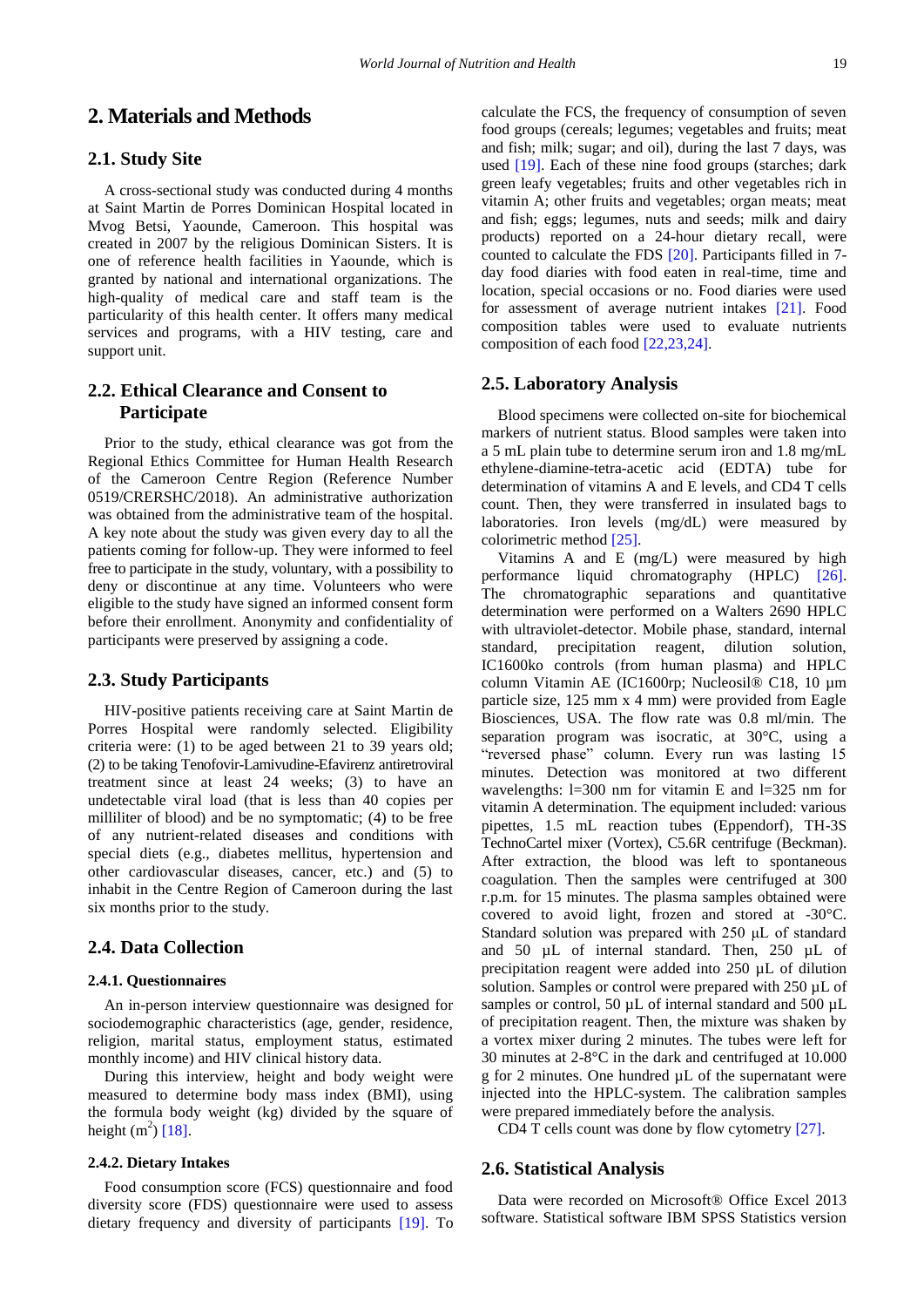21.0 (SPSS Inc., Chicago, IL, USA) was used for analysis. The graphs were constructed using Microsoft® Office Excel 2013 software. Means and standard deviations were used for the description of continuous variables; and percentage, for categorical variables. To compare the means of two quantitative variables between two groups, Student's t-test after checking the hypothesis of normality of the sample was used. Qualitative variables were compared by Fisher's exact test. Differences were considered significant if p≤0.05.

# **3. Results**

# **3.1. Dietary Survey**

After validation, 44 food diaries were analysed. [Table 1](#page-2-0) shows the median of micronutrients daily intake of volunteers. The median of iron was acceptable. Vitamin A consumption was too higher than recommended. The median of vitamin C and calcium were lower than the recommended ranges.

**Table 1. Median of micronutrients intake**

<span id="page-2-0"></span>

| <b>Parameters</b>  | <b>Median [Q25-Q75]</b>    | Normal range                            |  |  |
|--------------------|----------------------------|-----------------------------------------|--|--|
| $\Gamma$ Iron (mg) | $15.18$ [10.09 - 32.64]    | Male: 9 mg/day;<br>Female: 16 mg/day    |  |  |
| Vitamin A (mg)     | $305.98$ [161.21 - 595.67] | Male: 0.8 mg/day;<br>Female: 0.6 mg/day |  |  |
| Vitamin $C$ (mg)   | 58.03 [35.78 - 94.37]      | $110 \text{ mg/day}$                    |  |  |
| Calcium (mg)       | 396.06 [271.33 - 483.94]   | 900 mg/day                              |  |  |

#### **3.1.1. Distribution of Micronutrients Intake**

Iron (52.3%), vitamin C (88.6%) and calcium (97.7%) intakes were not sufficient for the majority of participants as presented in [Figure 1.](#page-2-1) But vitamin A intake was higher than the recommended dietary allowance (RDA) for all participants (100%).

<span id="page-2-1"></span>

**Figure 1.** Micronutrients intake

#### **3.1.2. Micronutrients Intakes by Age**

[Figure 2](#page-2-2) shows the distribution of micronutrients intake by age groups. Vitamin C intake was low than RDA for all participants aged between 21 to 30 years old, while calcium consumption was low for all respondents from 31 to 39 years old.

<span id="page-2-2"></span>

**Figure 2.** Micronutrients intake by age groups

#### **3.1.3. Micronutrients Intake by Gender**

Concerning distribution of micronutrients by gender, iron intake was normal for 7 men (63.6%), while insufficient for more than 50 % of women, as presented in [Figure 3.](#page-2-3) Calcium intake was insufficient than RDA for all men.

<span id="page-2-3"></span>

**Figure 3.** Micronutrients intake by gender

#### **3.1.4. Micronutrients Intake by BMI**

[Table 2](#page-3-0) resumes the apportionment of micronutrients by BMI classes. Iron intake was normal for all underweight participants. Calcium consumption was low for all participants of underweight, overweight and obesity groups. Besides, 16 participants (94.1%) with normal weight had low intake of calcium.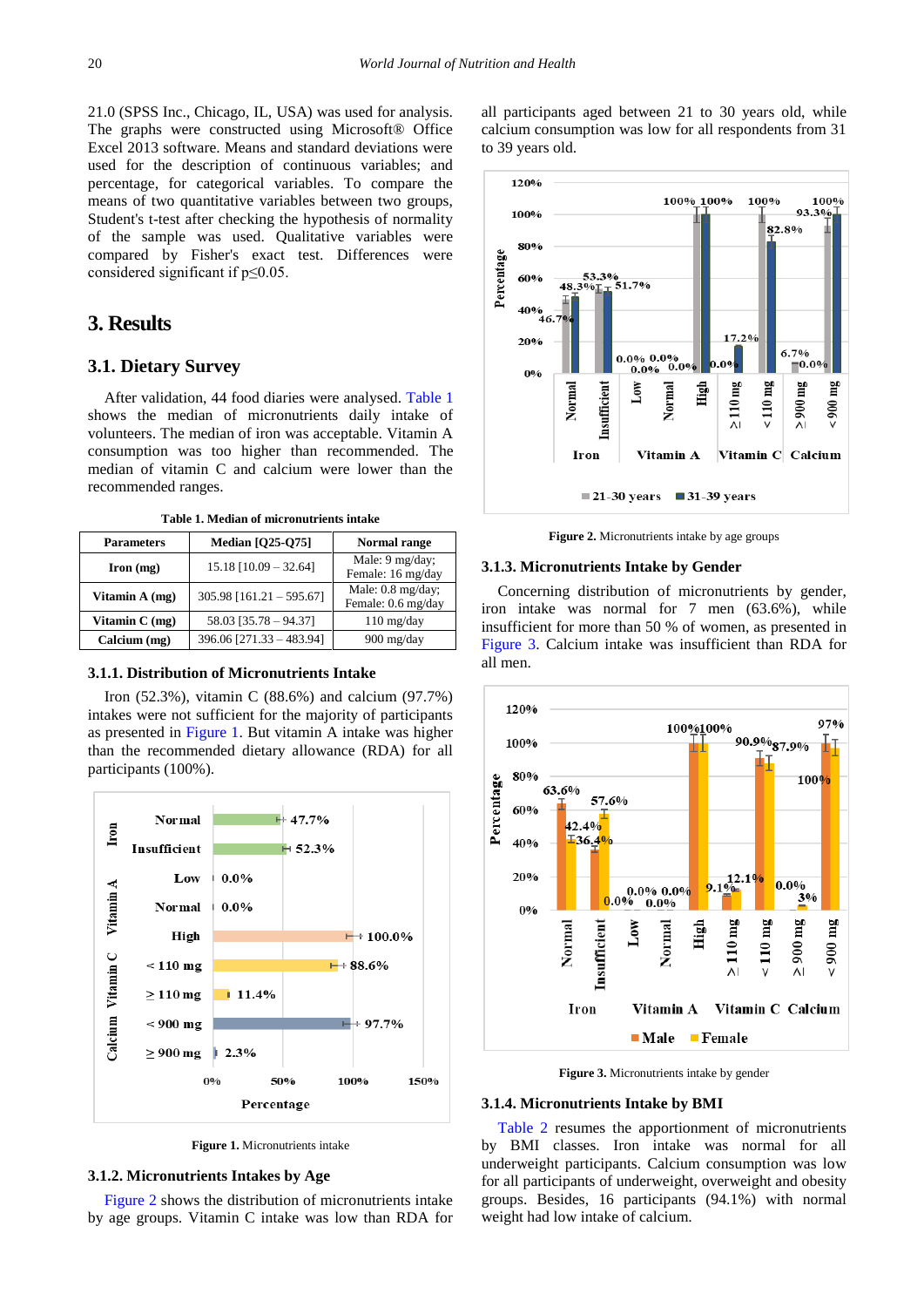<span id="page-3-0"></span>

|               | Underweight    |                | <b>Normal</b> |               | Overweight     |               | <b>Obesity</b> |               |
|---------------|----------------|----------------|---------------|---------------|----------------|---------------|----------------|---------------|
|               | $n^a$          | $\frac{0}{6}$  | n             | $\frac{6}{6}$ | n              | $\frac{0}{0}$ | n              | $\frac{6}{6}$ |
| <b>Iron</b>   |                |                |               |               |                |               |                |               |
| Normal        | 3              | 100            | 7             | 41.2          | 8              | 50            | 3              | 37.5          |
| Insufficient  | $\overline{0}$ | $\overline{0}$ | 10            | 58.8          | 8              | 50            | 5              | 62.5          |
| Vitamin A     |                |                |               |               |                |               |                |               |
| Low           | $\theta$       | $\theta$       | $\Omega$      | $\theta$      | $\theta$       | $\Omega$      | $\theta$       | $\Omega$      |
| Normal        | $\Omega$       | $\Omega$       | $\Omega$      | $\Omega$      | $\Omega$       | $\Omega$      | $\Omega$       | $\Omega$      |
| High          | 3              | 100            | 17            | 100           | 16             | 100           | 8              | 100           |
| Vitamin C     |                |                |               |               |                |               |                |               |
| $< 110$ mg    | $\mathbf{2}$   | 66.7           | 16            | 94.1          | 14             | 87.5          | 7              | 87.5          |
| $\geq$ 110 mg | 1              | 33.3           | 1             | 5.9           | $\overline{2}$ | 12.5          | 1              | 12.5          |
| Calcium       |                |                |               |               |                |               |                |               |
| $< 900$ mg    | 3              | 100            | 16            | 94.1          | 16             | 100           | 8              | 100           |
| $\geq 900$ mg | $\theta$       | $\theta$       | 1             | 5.9           | $\theta$       | $\theta$      | $\theta$       | $\Omega$      |

**Table 2. Micronutrients intake by BMI groups**

 $a^a$  n = Frequency,  $b^b$  % = Percentage.

#### **3.1.5. Micronutrients Intake by CD4 T Cells Levels**

Micronutrients were also presented by levels of CD4 T cells as shown in [Figure 4.](#page-3-1) Iron intake was normal for more than 50% of participants with normal CD4 T cells levels  $(>\frac{350}{\mu L})$ , versus 4 (33.3%) of participants with low level of CD4 T cells  $(\leq 350/\mu L)$ , with a statistical difference (p=0.01). Vitamin A intake was high for all participants. Vitamin C and calcium consumptions were low for more than 80% of patients, independently of CD4 T cells levels.

<span id="page-3-1"></span>

**Figure 4.** Micronutrients intake by CD4 T cells levels

### **3.2. Biochemical and Immunological Markers**

Eighty-two blood samples were analyzed for iron, and 69 for vitamins A and E. Mean of iron and medians of vitamins A and E levels in blood of participants are presented in [Table 3.](#page-3-2) All markers were in normal range: 1.28 mg/dL for iron, 0.45 mg/L for vitamin A, 11.32 mg/L for vitamin E.

**Table 3. Mean/medians of iron, vitamins A and E levels**

<span id="page-3-2"></span>

| <b>Parameters</b>      | $Mean \pm SD/Median$<br>$[025-075]$ | Normal range                                   |  |  |
|------------------------|-------------------------------------|------------------------------------------------|--|--|
| Iron $(mg/dL)$         | $1.28 + 0.76$                       | Male: 0.65-1.75 mg/dL<br>Female: 0.5-1.70mg/dL |  |  |
| Vitamin A (mg/L)       | $0.45$ [0.33 - 0.57]                | $0.31 - 0.82$ mg/L                             |  |  |
| Vitamin $E$ (mg/ $L$ ) | $11.32$ [9.12 - 18.19]              | 6.6-14.3 mg/L                                  |  |  |

#### **3.2.1. Distribution of Micronutrients Blood Levels**

[Figure 5](#page-3-3) resumes iron, vitamins A and E levels of participants. More than half of participants had normal levels of iron [37 participants (58.7%)], vitamin A [56 patients (81.2%)] and vitamin E [39 participants (56.5%)].

<span id="page-3-3"></span>

**Figure 5.** Iron, vitamins A and E levels

#### **3.2.2. Micronutrients Blood Levels by Age**

Concerning distribution by age, iron level was normal for 28 participants aged between 31 to 39 years old (65.1%), while less than half (9 participants) aged from 21 to 30 years old had normal iron level. Vitamin E level was normal for 17 patients (68%) aged between 21 to 30 years old. [Figure 6](#page-3-4) presents this result.

<span id="page-3-4"></span>

Figure 6. Iron, vitamins A and E levels by age groups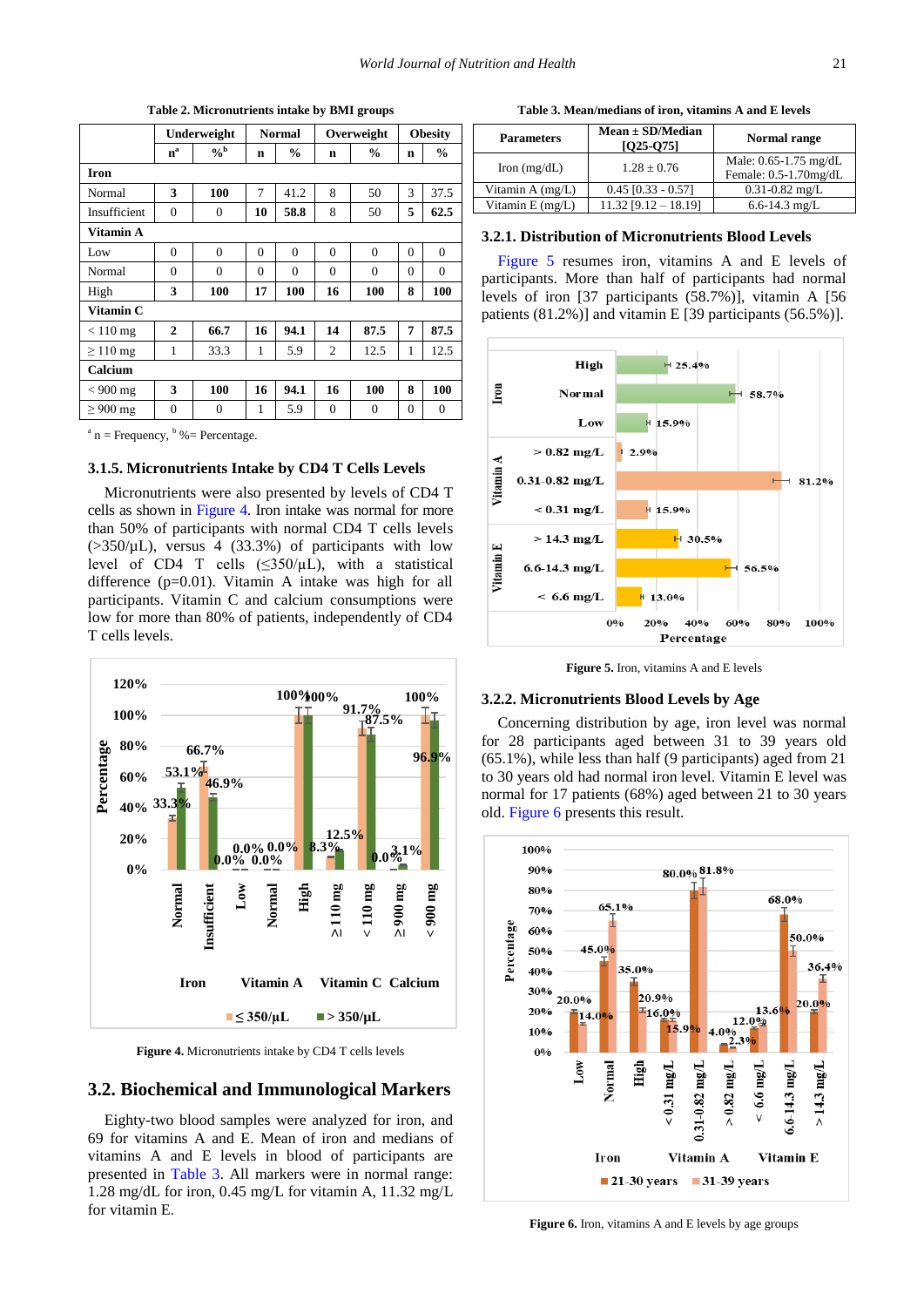#### **3.2.3. Micronutrients Blood Levels by Gender**

There was no low iron level on male participants. Vitamin A level was normal for all men. We found 11 women (20.8%) with low vitamin A level. Vitamin E level was normal for 11 men (68.8%) and 28 women (52.8%). Eighteen women (34%) had high level of vitamin E. [Figure 7](#page-4-0) shows the distribution of iron, vitamins A and E levels by gender.

<span id="page-4-0"></span>

**Figure 7.** Iron, vitamins A and E levels by gender

#### **3.2.4. Micronutrients Blood Levels by BMI Groups**

[Table 4](#page-4-1) presents micronutrients levels by BMI. Iron was normal for the majority of participants, and for all obese patients. That is 3 (60%) underweighted; 14 (50%) patients with normal BMI; 11 (52.4%) overweighted. All underweighted participants had normal level of vitamin A as more than 60% of other groups. Concerning vitamin E, it was found that less than two-thirds of participants were in normal range: 3 (60%) of underweighted; 18 (60%) of normal BMI; 14 (53.8%) of overweighted; and 4 (50%) of obese participants.

**Table 4. Iron, vitamins A and E levels by BMI groups**

<span id="page-4-1"></span>

|                  | Underweight      |                | <b>Normal</b>  |          | Overweight     |               | <b>Obesity</b> |               |
|------------------|------------------|----------------|----------------|----------|----------------|---------------|----------------|---------------|
|                  | n                | $\frac{0}{0}$  | n              | $\%$     | n              | $\frac{0}{0}$ | n              | $\frac{0}{0}$ |
| Iron             |                  |                |                |          |                |               |                |               |
| Low              | $\overline{c}$   | 40             | 6              | 21.4     | $\overline{c}$ | 9.5           | $\Omega$       | $\mathbf{0}$  |
| <b>Normal</b>    | 3                | 60             | 14             | 50       | 11             | 52.4          | 9              | 100           |
| High             | $\mathbf{0}$     | $\mathbf{0}$   | 8              | 28.6     | 8              | 38.1          | $\overline{0}$ | $\mathbf{0}$  |
|                  | Vitamin A (mg/L) |                |                |          |                |               |                |               |
| < 0.31           | $\Omega$         | $\Omega$       | 5              | 16.7     | 3              | 11.5          | 3              | 37.5          |
| $0.31 - 0.82$    | 5                | 100            | 25             | 83.3     | 21             | 80.8          | 5              | 62.5          |
| > 0.82           | $\Omega$         | $\mathbf{0}$   | $\Omega$       | $\theta$ | $\overline{c}$ | 7.7           | $\overline{0}$ | $\mathbf{0}$  |
| Vitamin E (mg/L) |                  |                |                |          |                |               |                |               |
| < 6.6            | $\Omega$         | $\overline{0}$ | $\overline{5}$ | 16.7     | $\overline{c}$ | 7.7           | $\overline{c}$ | 25            |
| $6.6 - 14.3$     | 3                | 60             | 18             | 60       | 14             | 53.8          | 4              | 50            |
| >14.3            | $\overline{c}$   | 40             | 7              | 23.3     | 10             | 38.5          | 2              | 25            |

#### **3.2.5. Micronutrients Blood Levels by CD4 T Cells Levels**

Concerning micronutrients levels by CD4 T cells levels, [Figure 8](#page-4-2) shows that more than a half of participants of the 2 groups had normal micronutrients levels on their blood samples.

<span id="page-4-2"></span>

**Figure 8.** Iron, vitamins A and E levels by CD4 T cells levels

# **4. Discussion**

The effect of nutrition on immunity is well known [\[5,7\].](#page-5-6) But hidden hunger is not systematically checked in patients daily routine care, especially for PLWH in Cameroon. This study was conducted to assess iron, vitamins A and E levels on HIV/AIDS adult patients in the Centre Region of Cameroon. Several studies have shown that despite the fact that many PLWH maintained a normal weight, achievement of required nutrients intake is not sufficient; hence it worsens the evolution of HIV/AIDS [\[28\].](#page-6-10) So, it is important to implement effective strategies to better manage PLWH nutritional health, using locally foo[d \[28\].](#page-6-10)

The results of this study showed that micronutrients intake unmet RDA for the majority of participants. The higher intake of vitamin A may be due to the consumption of palm oil, fishes and dairy products which are some usual components of food in Centre Region of Cameroon [\[22,23,29\].](#page-6-6) It means that it would be relevant to look for signs of vitamin A toxicity on PLWH. Deficiencies noted in this study about iron, vitamin A and calcium intake are similar to those of Isabirye *et al.* [\[30\]](#page-6-11) in Uganda, but they differ for vitamin C intake. This dissimilarity could be due to the food rich in vitamin C diversity between these two African countries. Women of the study are more affected by iron deficiency. It is known that women are at risk of iron deficiency, specially HIV infected women in Africa [\[9,31,32\].](#page-5-4) Results of the present survey suggested that there still a big nutritional challenge to fight against iron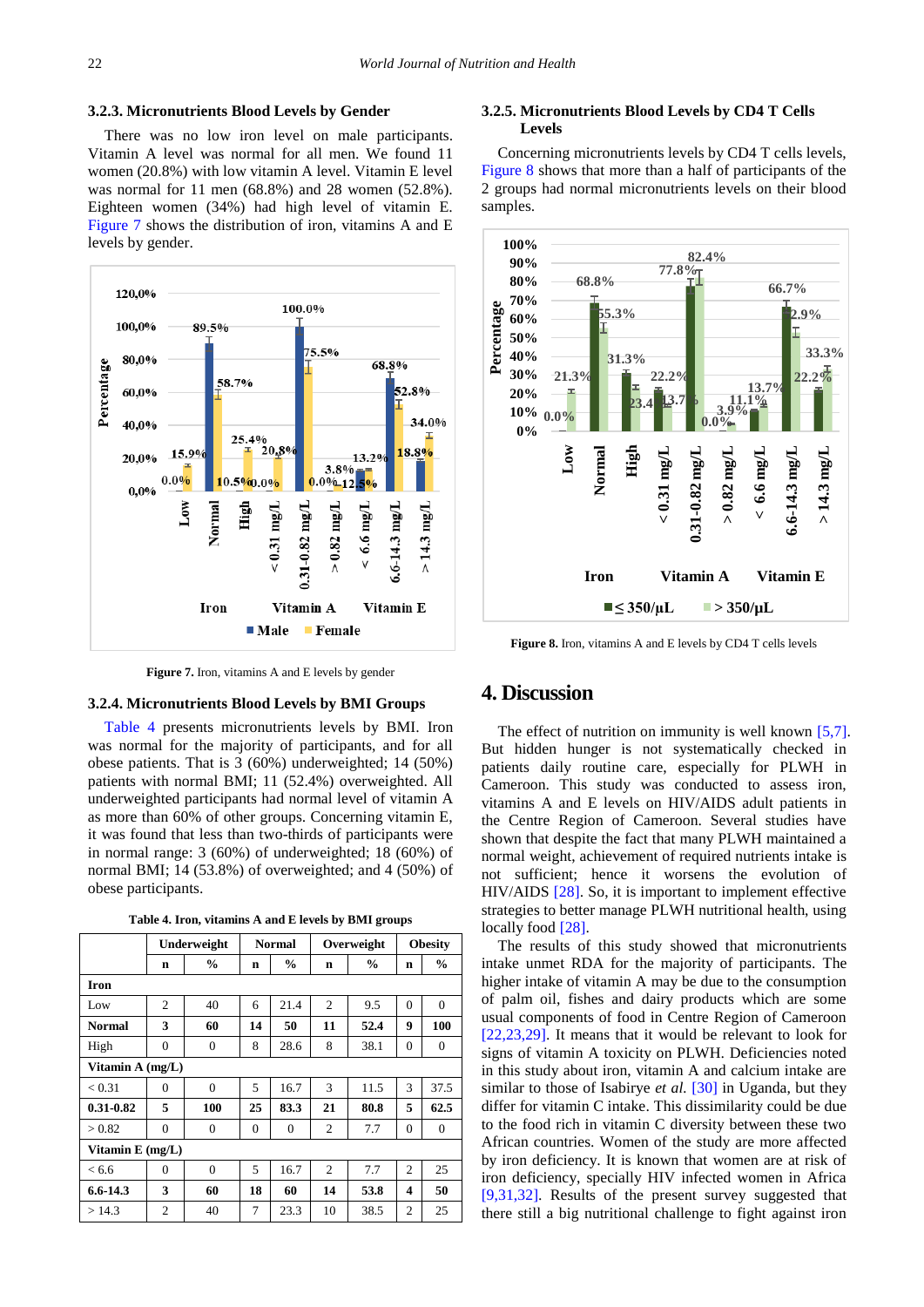deficiency in PLWH, particularly for women in reproductive age. The need to improve nutritional counseling about iron food intake in Cameroon is fundamental, knowing that inadequate iron food intake is the major cause of anemia  $[9,11]$ . It is known that vitamin C enhances iron absorption [\[11,33\].](#page-6-0) However, in the present study, vitamin C intake was low. So, they should be a double cause of iron deficiency. This suggests that it would be suitable to educate PLWH on the importance to eat vitamin C rich food, like fruits and vegetables [\[34\],](#page-6-12) associated with rich iron food.

Globally, prevalence of 15.9% for iron and vitamin A deficiency, and 13% for vitamin E deficiency was found in this cohort. Itinoseki Kaio *et al.* [\[35\]](#page-6-13) reported deficient ( $\leq$ 11.6 μmol/L) and low (11.6 to 16.2 μmol/L) vitamin E concentrations in 18.7% of their study population. Kpewou *et al.* [\[17\]](#page-6-14) observed vitamin E deficiency (<12 µmol/L) in 82.5% of patients on ART in Ghana, with the higher value (91.7%) in underweighted and obese patients. These findings contrast with those of the study. It might be due to the use of different cut-off values and the gap of age of participants. The divergence in food habits might also explain these reports.

For Kharb *et al*. [\[36\],](#page-6-15) at low CD4 T cells levels, serum iron levels were higher. In their study, they included only women, aged between 18 to 25 years old. These parameters might explain the discordance observed with the cohort of Centre Region of Cameroon. In regards to vitamins A and E, Shivakoti *et al*. [\[37\],](#page-6-16) in 2016 in nine countries, found 8.1% of vitamin A deficiency and no vitamin E deficiency on PLWH after 48 weeks of ART. These findings are lower than those of Cameroon study cohort. This might be due to the different cut-off values used in these two studies, and food intakes qualities, compared to the Centre Region of Cameroon.

These purposes revealed that micronutrients intake is not meeting RDA amongst people living with HIV/AIDS in the Centre Region of Cameroon, with a high vitamin A intake. Despite the fact that blood levels of micronutrients are normal for the majority of participants. Women living with HIV are more concerned by iron deficiency. Therefore, caregivers should be sensitized about assessment of signs of vitamin A toxicity and anemia, especially on women. This evaluation should be done at every visit of HIV/AIDS patients to the health facilities. The aim will be to reduce morbidity and mortality of PLWH, particularly in Cameroon.

The present research has some limits. The first one is his cross-sectional nature. Hence, further analytical studies should be carried out for better results and conclusions. Besides, results could be refined by a more representative study of the Centre Region of Cameroon. As key limitations, we have some systematic errors like measurement errors and recall bias for self-reported components.

# **5. Conclusion**

This study showed that micronutrients intake amongst HIV population of Centre Region of Cameroon is far from RDA. Iron, vitamins A and E levels are normal for the most of respondents of the study. Iron deficiency remains a problem for HIV population, specifically for women

living with HIV/AIDS, despites their ART since at least 24 weeks, their high levels of CD4 T cells and their undetectable viral load. Nutritional advices about iron and vitamin C rich foods locally available, and nutritional screening of signs of vitamin A toxicity should be introduce in routine follow-up of people with HIV/AIDS in Cameroon.

# **Fundings**

This study was funded by the investigative team.

# **Acknowledgements**

We, authors, sincerely thank the administrative staff and caregivers of Saint Martin de Porres Dominican Hospital of Yaounde, all the PLWH who have accepted to participate to this study, the laboratories where analysis were done, and the Faculty of Medicine and Biomedical Sciences of University of Yaounde 1.

# **Conflicts of Interest**

We, authors, declare no conflicts of interest.

# **References**

- <span id="page-5-0"></span>[1] UNAIDS. "UNAIDS Data 2019", December 2019. [Online]. Available: https://www.unaids.org/en/resources/documents/2019/2019-
- <span id="page-5-1"></span>UNAIDS-data. [Accessed March. 13, 2022]. [2] Nunnari, G., Coco, C., Pinzone, M.R., Pavone, P., Berretta, M., Di Rosa, M., Schnell, M., Calabrese, G. and Cacopardo, B, "The role
- of micronutrients in the diet of HIV-1-infected individuals," *Frontiers in bioscience* (*Elite edition*)*,* 4 (7). 2442-2456. Jun.2012. [3] Deeks, S.G., Lewin, S.R. and Havlir, D.V, "The end of AIDS:
- <span id="page-5-2"></span>HIV infection as a chronic disease," *Lancet*, 382 (9903). 1525- 1533. Nov.2013.
- [4] Nyamathi, A.M., Shin, S.S., Sinha, S., Carpenter, C.L., Garfin, D.R., Ramakrishnan, P., Yadav, K. and Ekstrand, M.L, "Sustained Effect of a Community-based Behavioral and Nutrition Intervention on HIV-related Outcomes Among Women Living With HIV in Rural India: A Quasi-experimental Trial," *Journal of acquired immune deficiency syndromes*, 81 (4). 429-438. Aug.2019.
- <span id="page-5-6"></span>[5] Khatri, S., Amatya, A. and Shrestha, B, "Nutritional status and the associated factors among people living with HIV: an evidence from cross-sectional survey in hospital based antiretroviral therapy site in Kathmandu, Nepal," *BMC nutrition*, 6. 22. Jun.2020.
- [6] WHO. "Nutrient requirements for people living with HIV/AIDS", May 2003. [Online]. Available: https://apps.who.int/nutrition/publications/hivaids/9241591196/en/ index.html. [Accessed March. 13, 2022].
- [7] De Pee, S. and Semba, R.D, "Role of nutrition in HIV infection: review of evidence for more effective programming in resourcelimited settings," *Food and nutrition bulletin*, 31 (4). S313-S344. Dec.2010.
- <span id="page-5-3"></span>[8] Muthayya, S., Rah, J.H., Sugimoto, J.D., Roos, F.F., Kraemer, K. and Black, R.E, "The Global Hidden Hunger Indices and Maps: An Advocacy Tool for Action," *PLoS ONE*, 8(6). e67860. Jun.2013.
- <span id="page-5-4"></span>[9] Campa, A. and Baum, M.K, "Micronutrients and HIV infection," *HIV Therapy*, 4 (4). 437-469. Jul.2010.
- <span id="page-5-5"></span>[10] Shah, K.K., Verma, R., Oleske, J.M., Scolpino, A. and Bogden, J.D, "Essential trace elements and progression and management of HIV infection," *Nutrition research*, 71. 21-29. Nov.2019.